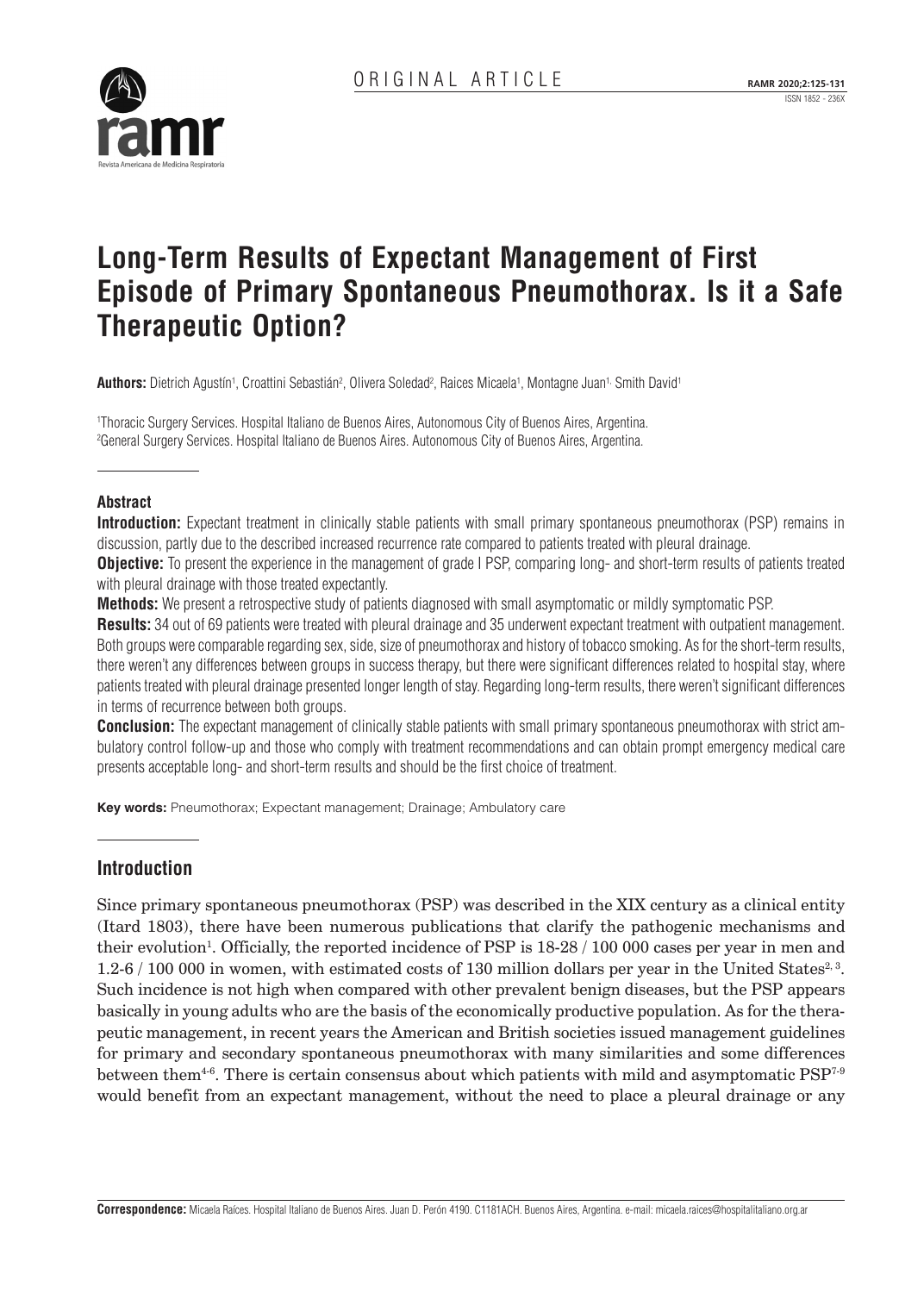other invasive procedure. However, this type of therapeutics is not used in some centers because it might be associated with a higher recurrence rate<sup>10</sup>. We present our experience in the management of grade I PSP, comparing the results of patients treated with pleural drainage with those treated with an expectant behavior.

# **Methods**

#### **Population and design**

We conducted a retrospective cohort study with a prospective database including adult patients older than 18 years with grade I primary spontaneous pneumothorax  $(< 25\%)$ , in accordance with the Light index<sup>11</sup>, all of them clinically stable<sup>12</sup>, between January 2012 and December 2018.

Patients with grade I spontaneous pneumothorax who consulted about symptoms such as dyspnea, cough or mild thoracic pain were evaluated at the moment of the diagnosis by the surgeon on call, who then decided randomly whether to use expectant management or percutaneous or surgical pleural drainage, according to his/her own experience and previous knowledge, without consulting a thoracic surgeon. Thus, the choice of treatment depended on the clinical-surgical criterion of the surgeon on call in each case.

The pleural drainage was carried out by inserting a thin, percutaneous 8.5 or 10 FR pigtail catheter (*Nephrostomy Cook®, IN, USA),* using radiologically or CT-guided Seldinger technique, with local anesthesia. After the placement, the catheters were connected to a water-sealed continuous aspiration system (*Aquaseal®, Medtronic, MN, USA*) (**Figures 1 and 2**). The imaging guideline has the advantage of subsequently evaluating the correct position of the drainage, the lung expansion and, on the other hand, this technique allows for making an etiological diagnosis in most cases.

The patients were hospitalized and the tube was extracted after confirming lack of air leaks and correct lung expansion through control X-ray. Patients who received expectant treatment were controlled at the emergency center: they were administered analgesics and oxygen at 2 L and were told to rest for 4 hours. There aren't any randomized studies about the benefits of supplemental oxygen, but some retrospective cohort studies support  $it^{13-15}$ . On the other hand, the adverse effects associated with oxygen therapy have been described in an experimental manner and are not frequent with FiO<sub>2</sub> of less than 70%16. Then a chest X-ray was made and patients without pneumothorax progression were discharged. Ambulatory radiographic control was carried out at 24 hours and 7 days after the initial diagnosis, looking for the improvement of the pneumothorax images in comparison with the initial diagnostic image. This was done until the eventual normalization of lung expansion during the first 15 days. If pneumothorax progression or persistence was seen in any of the radiographic evaluations or if there was an exacerbation of symptoms, the case was considered a therapeutic failure of the expectant management, and the patient was hospitalized to receive surgical treatment.

Persistence was defined as the absence of initial re-expansion after 7 days in patients who received expectant treatment, or the presence of air leaks and absence of complete re-expansion after 5 days in patients who received initial pleural drainage. For both groups, recurrence was defined as a new ipsilateral spontaneous pneumothorax, after the imaging resolution of the first episode of PSP in the group of patients with expectant treatment or after the extraction of the pleural drainage tube in the case of patients who received initial percutaneous surgical treatment, at some time during follow-up. Recurrence cases were treated with pleural drainage in the group who had received initial expectant treatment and with video-assisted thoracoscopic surgery (VATS), associated with bullectomy and pleural sealing with mechanical abrasion in patients who had had an initial pleural drainage.

We defined therapeutic success as the absence of pneumothorax in imaging control studies after initial re-expansion or of exacerbation of associated respiratory symptoms 30 days after diagnosis in cases of patients who received expectant treatment, and 30 days after pleural drainage extraction in patients surgically treated after the first episode of PSP.

Patients mentioned in the study have given their consent and the protocol has been approved by the Research and Ethics Committee of the Hospital Italiano (CEPI, for its acronym in Spanish).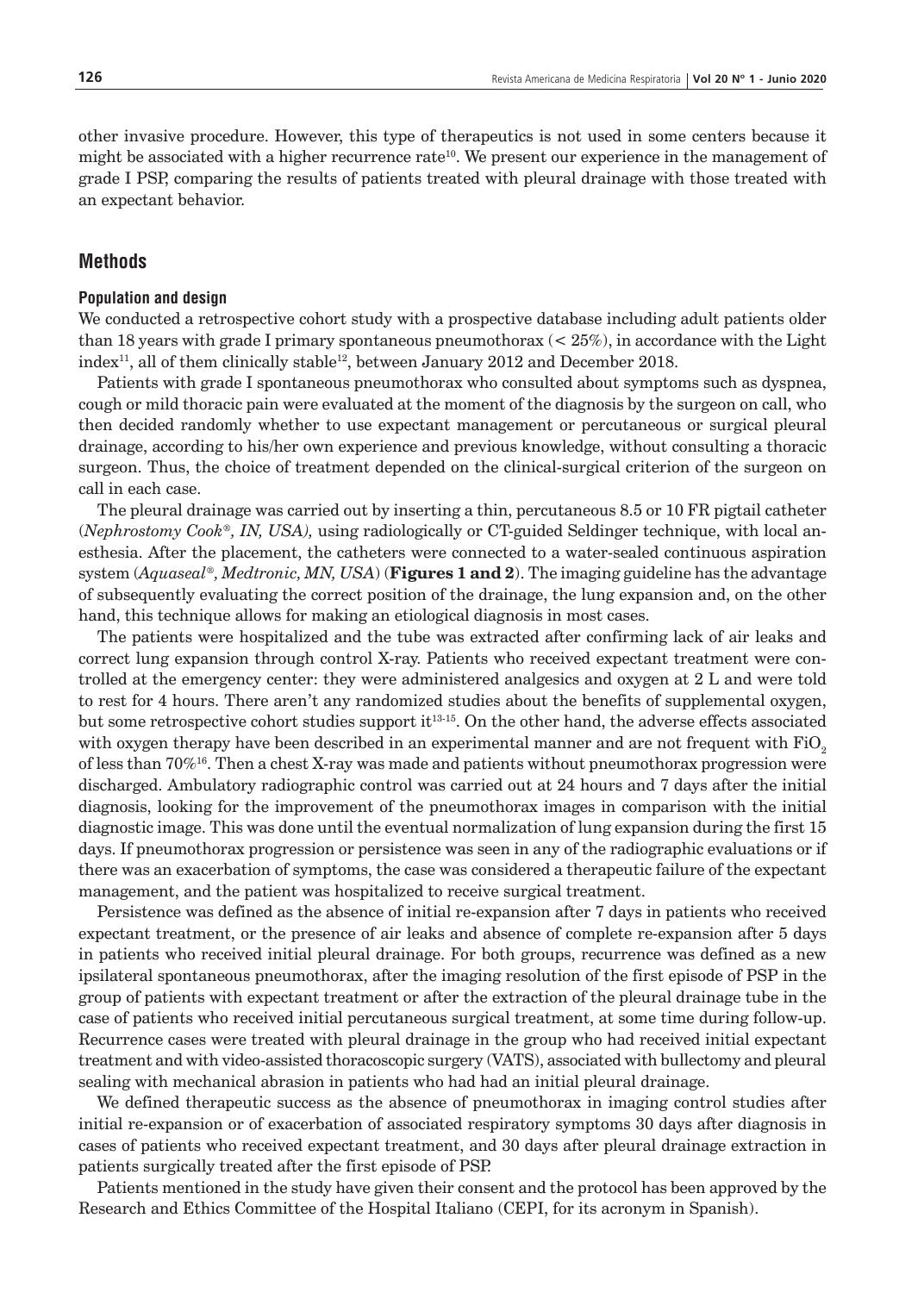

Figure 1. A. Frontal chest x-ray. Arrows: right pneumothorax line. B. Computerized axial tomography. Axial cut. Lung window. Right pneumothorax. C. Computerized axial tomography. Axial cut. Lung window. Arrow: Percutaneous drainage catheter placement. D. Computerized axial tomography. Axial cut. Lung window. Complete lung expansion. Arrow: Intrathoracic percutaneous drainage catheter with posterior cephalic orientation



**Figure 2.** A. Thin, percutaneous 8.5 FR pigtail catheter (Nephrostomy Cook®, IN, USA). B. Aquaseal®, Medtronic, MN, USA.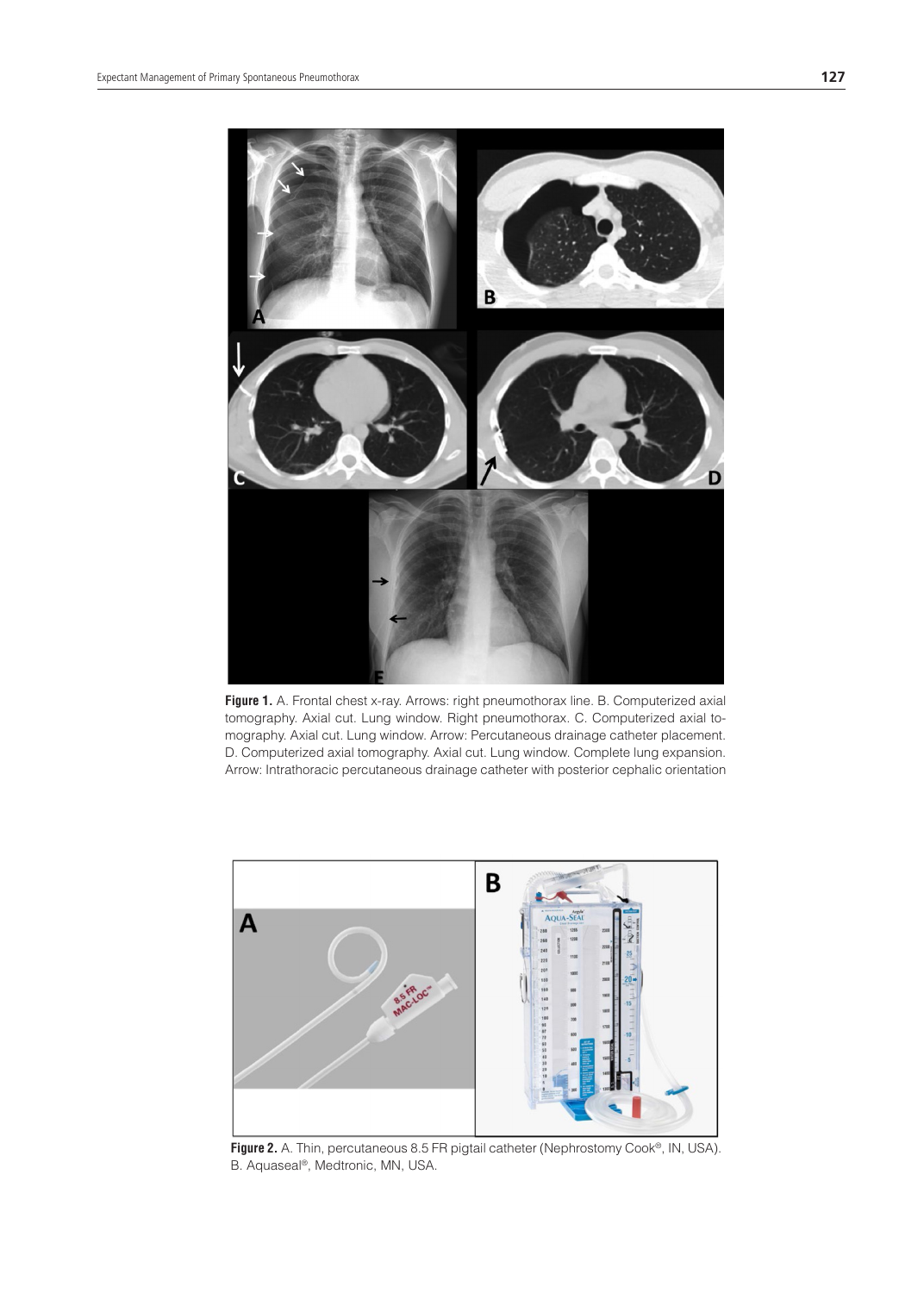#### **Objectives**

- To describe demographic, clinical and evolutionary characteristics of the population of patients with spontaneous pneumothorax.
- To evaluate the efficacy of the expectant management of grade I asymptomatic PSP in terms of recurrence rate, i.e. therapeutic failure.

To compare the recurrence rate in PSP patients who received initial expectant management with those who were drained after diagnosis.

#### **Analyzed variables**

Demographic variables such as age, gender, smoking habit, use of inhalation drugs, PSP laterality, pneumothorax size; and variables related to treatment: pleural drainage, expectant treatment, hospitalization, recurrence, follow-up time.

#### **Statistical Analysis**

Categorical variables are expressed in percentages. Continuous variables are expressed as mean and standard deviation (SD) for symmetrical distribution, and median and interquartile range (IQR) for data not symmetrically distributed. Variables potentially associated with the therapeutic failure of the expectant management were compared by means of the Chi Square Test. Statistical analyses were carried out with STATA version 13 (StataCorp LP, TX). A value of  $p < 0.05$  was considered significant.

# **Results**

The demographic characteristics of the sample are detailed in **Table 1**. Groups differ about the prevalence of the smoking habit, which is more frequent in the group of patients treated expectantly. As expected, the length of hospital stay was greater in patients who received a percutaneous pleural drainage, but therapeutic success at 30 days and the recurrence rate were similar in both groups: 94 and 26% in the expectant treatment group and 97 and 21% in the pleural drainage group (**Table 2**). The mean followup for the evaluation of recurrence was 15 months. The mean time to recurrence was 12 months.

|                                      | Expectant treatment<br>$(n = 35)$ | Percutaneous pleural drainag<br>$(n = 34)$ | р    |
|--------------------------------------|-----------------------------------|--------------------------------------------|------|
| Gender, masculine <sup>a</sup>       | 26(74)                            | 27(79)                                     | 0,9  |
| Age, years <sup>b</sup>              | 37,1                              | 34,3                                       | 0,8  |
| Smoking <sup>a</sup>                 | 31(86)                            | 26(76)                                     | 0,09 |
| Use of inhalation drugs <sup>a</sup> | 25(73)                            | 28 (82)                                    | 0,7  |
| Pneumothorax size, mm <sup>*b</sup>  | 16                                | 21                                         | 0,1  |
| Right side <sup>a</sup>              | 7(20)                             | 20(59)                                     | 0,08 |

TABLE 1. Sample characteristics

<sup>a</sup>n (%); <sup>b</sup>Median. \*Light index

None of the patients of the group who had received expectant treatment showed persistent pneumothorax in the images after 7 days. Also, none of the patients who had been placed a percutaneous drainage tube required subsequent surgery for air leak persistence.

Recurrence in both groups was: mild pneumothorax  $( $25\%)$  except for one patient of the percuta$ neous drainage group who had initially presented an air leak that was solved 3 days after the placement of the pleural drainage tube. Five days after tube extraction, the patient had sudden dyspnea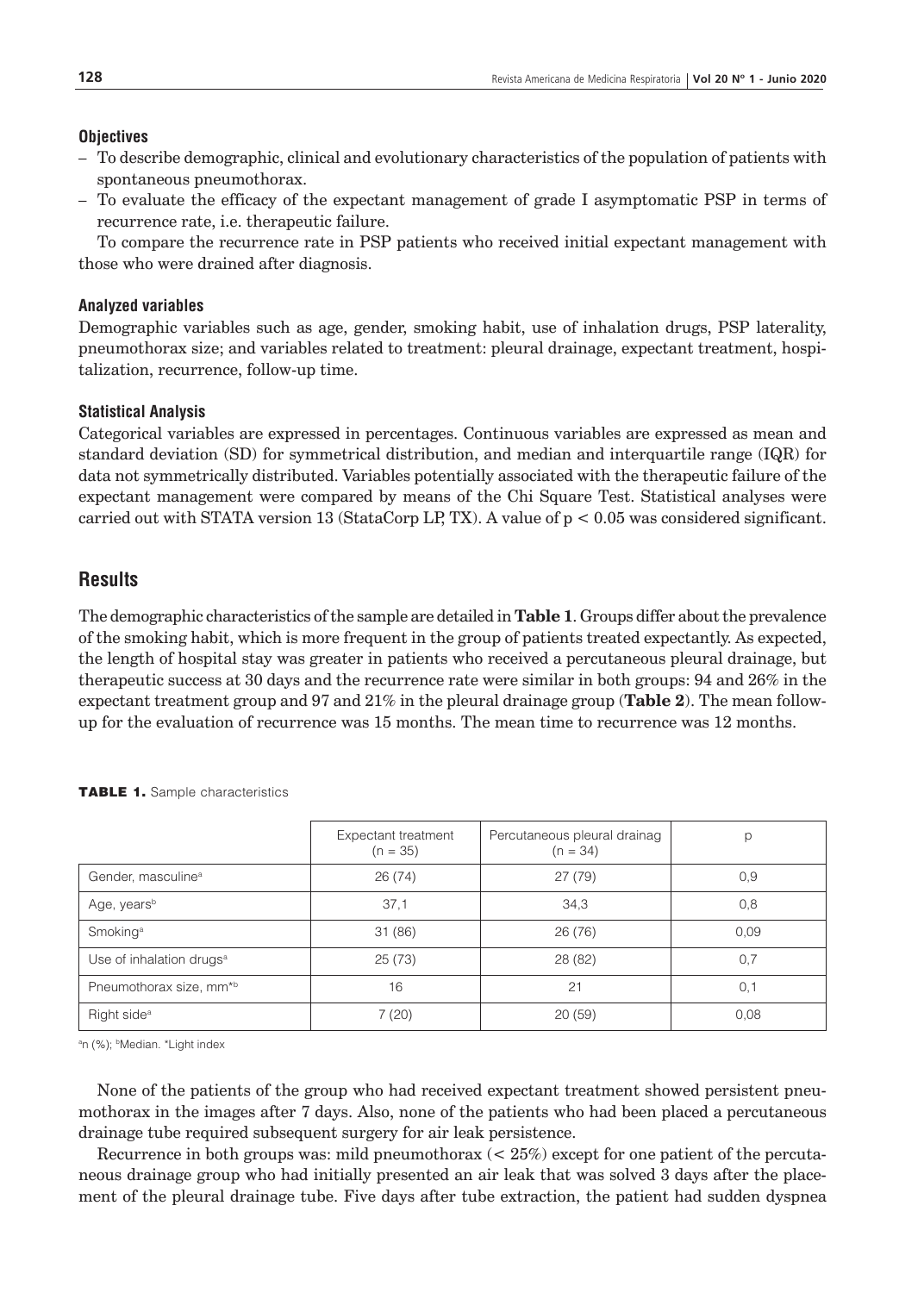#### TABLE 2. Results

|                                            | Expectant treatment<br>$(n = 35)$ | Percutaneous pleural drainage<br>$(n = 34)$ |        |
|--------------------------------------------|-----------------------------------|---------------------------------------------|--------|
| Hospital length of stay, hours             |                                   | 98                                          | 0.0002 |
| Therapeutic success (30 days) <sup>a</sup> | 33 (94)                           | 33 (97)                                     | 0.9    |
| Recurrence <sup>a</sup>                    | 9(26)                             | 7 (21)                                      | 0.6    |

a n (%); bMedian. \*Light index

and consulted with the physicians on call, and required emergency pleural drainage and eventually a videothoracoscopic surgical resolution just like the rest of the patients of the initial pleural drainage group who presented recurrence.

Patients receiving initial expectant treatment who presented recurrence  $(n = 9)$  were treated with pleural drainage. Only one of them required definitive treatment with VATS due to a new recurrence after the extraction of the drainage. Multiple lung bullae could be seen in this patient during surgery, thus requiring atypical segmental resection.

# **Discussion**

The pathogenesis of the PSP is still unclear, and the presence of bullae/vesicles or histological modification of micro/macroscopic visceral pleura (for example, "pleural porosity") are currently the most reported causes. Also, PSP risk factors include longilineal body shape, masculine gender and smoking<sup>17</sup>. Without intervention, recurrence rates after the PSP are reported in a variable fashion, with some studies citing rates as low as  $14\%$ <sup>18</sup> or as high as  $49\%$  per year<sup>19</sup>, up to 50% in patients monitored for 5 years<sup>20, 21</sup>. In the literature, recurrence after the first episode is generally observed after 6 months to 2 years<sup>22</sup>. However, it's worth mentioning that in most bibliographies, the reported recurrence rates do not differentiate between expectant and invasive treatment<sup>23, 24</sup>.

The treatment of choice for recurrent or complicated spontaneous pneumothorax is clearly established<sup>25, 26</sup>, but the treatment of patients with first episode of PSP is still open to debate. There is consensus about the fact that a definitive surgical solution has to be offered to patients with ipsilateral recurrent PSP, simultaneous bilateral PSP, PSP episode after previous episode of contralateral PSP, first episode of tension pneumothorax, significant spontaneous hemopneumothorax in the first episode, persistent air leak through pleural drainage for more than 5-7 days or failure in lung expansion despite the adequate drainage in the pleural space during the first episode. Besides, surgery in the first episode of PSP should be offered to certain patients, as for example those whose job puts them at risk of developing dangerous or complicated recurrence, such as pilots and divers, patients who live very far from the nearest hospital or in small islands and oceanic sailors $27$ .

Nevertheless, some authors recommend invasive surgical management of the first episode of PSP in young, healthy patients with no risk history, by means of a therapeutic VATS<sup>28-30</sup>. The main reasons for this recommendation are the lower recurrence rate and higher quality-adjusted life expectancy that would be associated with the initial invasive treatment. On the other hand, the invasive yet conservative management of the first episode of PSP has been described, including aspiration puncture with 16- or 18-gauge needle or placement of percutaneous pleural drainage catheter<sup>31</sup>. Authors who promote percutaneous pleural drainage in asymptomatic patients with first episode of PSP, regardless of pneumothorax size, maintain that this approach would present a lower PSP recurrence rate, probably associated with the intrapleural adhesions formed by the drainage catheter in the pleural space, which would complicate the occurrence of a new episode<sup>32</sup>. But there aren't many publications about long-term results of the expectant management of the first episode of PSP in terms of recurrence rates associated with percutaneous pleural drainage. In asymptomatic patients with a mild first episode of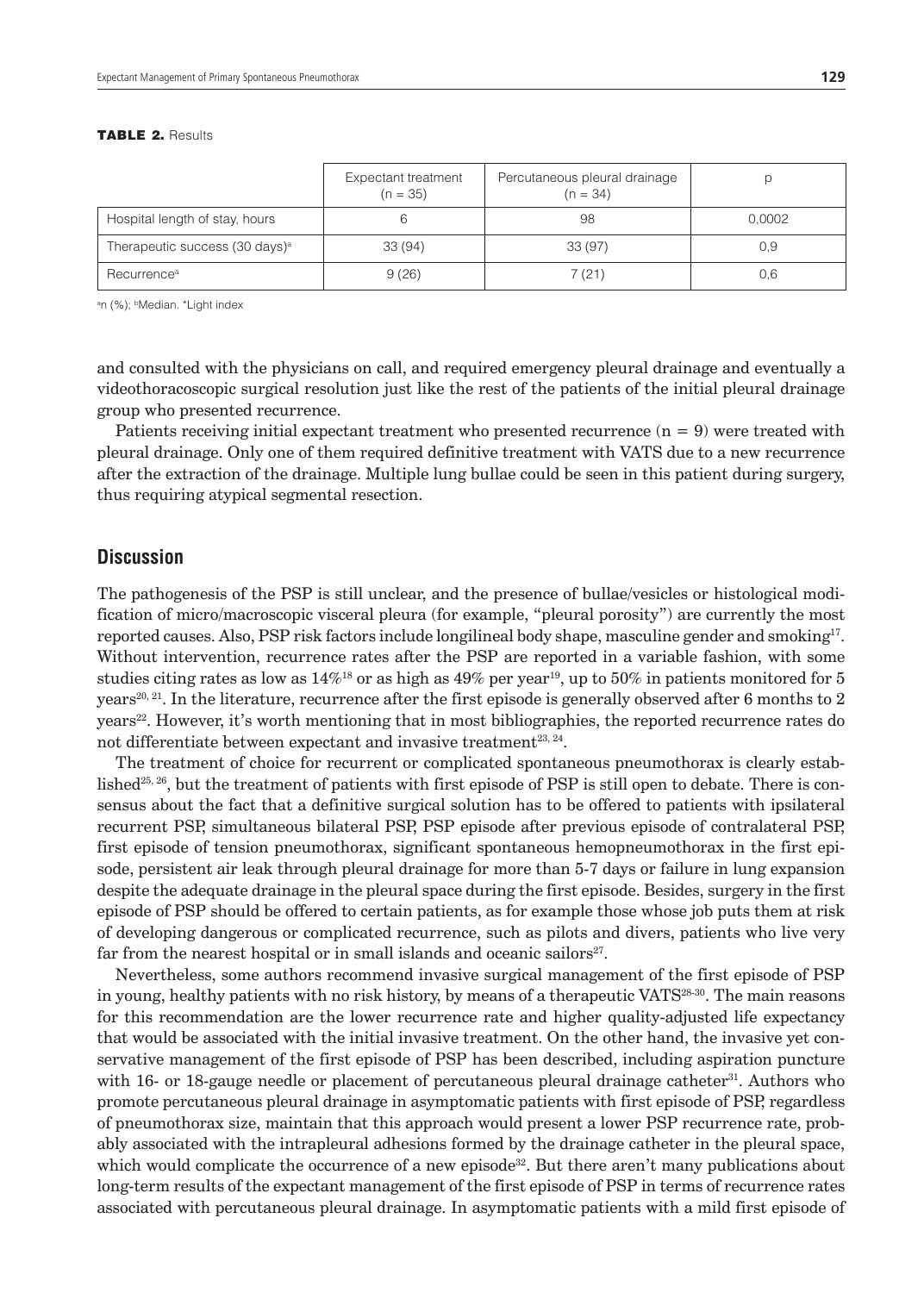PSP (< 20% of hemithorax or 2-3 cm of thoracic wall) there is evidence in favor of expectant management by means of observation, oxygen therapy and analgesics<sup>2, 33-35</sup>.

In this study we show the similarity between PSP recurrence rates after expectant treatment (26%) and invasive treatment through placement of the percutaneous pleural drainage tube (21%). We also show the therapeutic success after 30 days, of 94% and 97%, respectively. In both cases, the differences weren't statistically significant.

Among the limitations of this study, we can mention the follow-up time, which was 15 months. Also, whereas recurrence rates are not insignificant, it is important to stress that patients who received initial expectant treatment and showed recurrence had complete resolution, except for one patient, simply with percutaneous drainage, not requiring major surgery. On the other hand, whereas recurrence in the group with initial pleural drainage was treated with VATS, adaptation with the placement of a drainage tube allowed for the performance of the VATS in a second episode within a more reduced group of patients  $(n = 7)$ , with all that this entails as regards health costs for complex procedures and initial therapeutic aggressiveness. Finally, designation to one or the other arm of treatment wasn't at random, it depended on the designation bias of the surgeon on call, not a specialist.

To conclude, the expectant management of the first episode of PSP in healthy and asymptomatic patients is safe and effective, since it wouldn't show greater long-term recurrence or higher rate of therapeutic failure. New randomized studies are necessary with a larger sample of patients and longer follow-up in order to evaluate the recurrence rate of both conservative approaches and reach a consensus about the most appropriate behavior a general surgeon might adopt in such cases.

#### **Conflict of interest:** None

### **References**

- 1. Kaneda H, Murakawa T. Initial management of spontaneous pneumothorax. The Lancet. Respiratory medicine. 2015. pp. e35-6.
- 2. MacDuff A, Arnold A, Harvey J, BTS Pleural Disease Guideline Group. Management of spontaneous pneumothorax: British Thoracic Society Pleural Disease Guideline 2010. Thorax. 2010;65 Suppl 2: ii18-31.
- 3. Melton LJ 3rd, Hepper NG, Offord KP. Incidence of spontaneous pneumothorax in Olmsted County, Minnesota: 1950 to 1974. Am Rev Respir Dis. 1979;120: 1379-1382.
- 4. Baumann MH, Strange C, Heffner JE, Light R, Kirby TJ, Klein J, et al. Management of spontaneous pneumothorax: an American College of Chest Physicians Delphi consensus statement. Chest. 2001;119: 590-602.
- 5. Andrés JJR de, de Andrés JJR, Jiménez López MF, López-Rodó LM, Trullén AP, Lanzas JT. Normativa sobre el diagnóstico y tratamiento del neumotórax espontáneo. Archivos de Bronconeumología. 2008. pp. 437-448. doi:10.1157/13125382
- 6. MacDuff A, Arnold A, Harvey J, BTS Pleural Disease Guideline Group. Management of spontaneous pneumothorax: British Thoracic Society Pleural Disease Guideline 2010. Thorax. 2010;65 Suppl 2: ii18-31.
- 7. Baumann MH, Strange C, Heffner JE, Light R, Kirby TJ, Klein J, et al. Management of spontaneous pneumothorax: an American College of Chest Physicians Delphi consensus statement. Chest. 2001;119: 590-602.
- 8. Andrés JJR de, de Andrés JJR, Jiménez López MF, López-Rodó LM, Trullén AP, Lanzas JT. Normativa sobre el diagnóstico y tratamiento del neumotórax espontáneo. Archivos de Bronconeumología. 2008. pp. 437-448. doi:10.1157/13125382
- 9. MacDuff A, Arnold A, Harvey J, BTS Pleural Disease Guideline Group. Management of spontaneous pneumothorax: British Thoracic Society Pleural Disease Guideline 2010. Thorax. 2010;65 Suppl 2: ii18-31.
- 10. Sihoe ADL, Yu PSY, Yeung JWL. Primary pneumothorax: Should surgery be offered after the first episode? World Journal of Respirology. 2015. p. 47. doi:10.5320/wjr.v5.i1.47
- 11. Noppen M, Alexander P, Driesen P, Slabbynck H, Verstraete A, Vlaamse Werkgroep voor Medische Thoracoscopie en Interventionele Bronchoscopie. Quantification of the size of primary spontaneous pneumothorax: accuracy of the Light index. Respiration. 2001;68: 396-399.
- 12. Light RW. Management of Spontaneous Pneumothorax. American Review of Respiratory Disease. 1993. pp. 245-248. doi:10.1164/ajrccm/148.1.245
- 13. Park CB, Moon MH, Jeon HW, Cho DG, Song SW, Won YD, et al. Does oxygen therapy increase the resolution rate of primary spontaneous pneumothorax? J Thorac Dis. 2017; 9: 5239-5243.
- 14. Northfield TC. Oxygen therapy for spontaneous pneumothorax. Br Med J. 1971; 4: 86-88.
- 15. Panjwani A. Management of pneumothorax with oxygen therapy: a case series. Chest Disease Reports. 2017. doi:10.4081/ cdr.2017.6276
- 16. Ferrando C, Belda J, Soro M. Perioperative hyperoxia: Myths and realities. Rev Esp Anestesiol Reanim. 2018;65: 183-187.